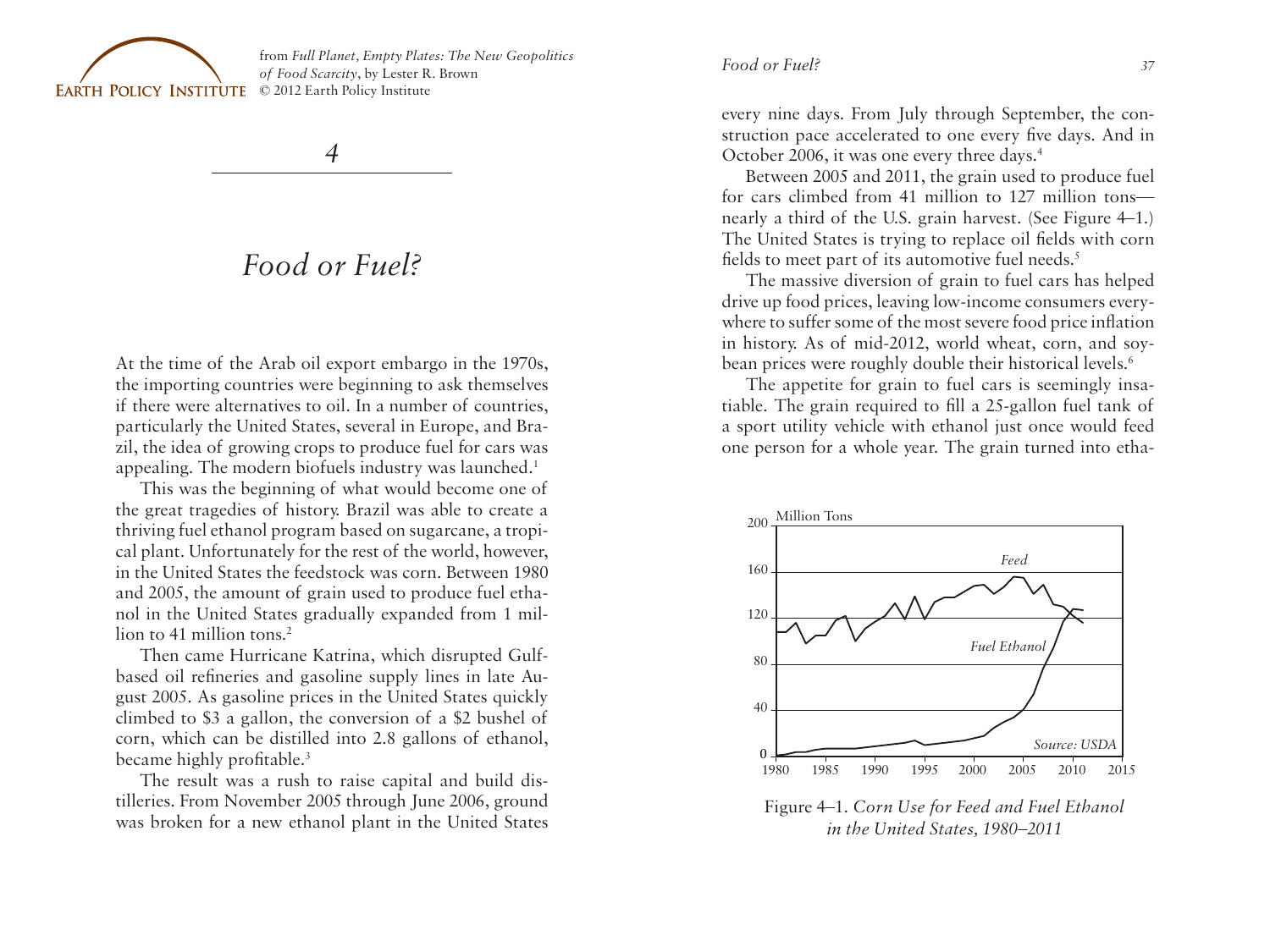nol in the United States in 2011 could have fed, at average world consumption levels, some 400 million people. But even if the entire U.S. grain harvest were turned into ethanol, it would only satisfy 18 percent of current gasoline demand.7

With its enormous growth in distilling capacity, the United States quickly overtook Brazil to become the new world leader in biofuels. In 2011, the United States produced 14 billion gallons of ethanol and Brazil produced under 6 billion gallons; together they accounted for 87 percent of world output. The 14 billion gallons of U.S. grain-based ethanol met roughly 6 percent of U.S. gasoline demand. Other countries producing ethanol from food crops, though in relatively small amounts, include China, Canada, France, and Germany.8

Most ethanol production growth has been concentrated in the last several years. In 1980, the world produced scarcely 1 billion gallons of fuel ethanol. By 2000, the figure was 4.5 billion gallons. It was still increasing, albeit slowly, expanding to 8.2 billion gallons in 2005. But between then and 2011, production jumped to 23 billion gallons.<sup>9</sup>

A number of countries, including the United States, are also producing biodiesel from oil-bearing crops. World biodiesel production grew from a mere 3 million gallons in 1991 to just under 1 billion gallons in 2005. During the next six years it jumped to nearly 6 billion gallons, increasing sixfold. Still, worldwide production of biodiesel is less than one fourth that of ethanol.<sup>10</sup>

The production of biodiesel is much more evenly distributed among countries than that of ethanol. The top five producers are the United States, Germany, Argentina, Brazil, and France, with production ranging from 840 million gallons per year in the United States to 420 million gallons in France.<sup>11</sup>

A variety of crops can be used to produce biodiesel. In Europe, where sunflower seed oil, palm oil, and rapeseed oil are leading table oils, rapeseed is used most often for biodiesel. Similarly, in the United States the soybean is the leading table oil and biodiesel feedstock. Elsewhere, palm oil is widely used both for food and to produce biodiesel.<sup>12</sup>

Although production from oil palms is limited to tropical and subtropical regions, the crop yields much more biodiesel per acre than do temperate-zone oilseeds such as soybeans and rapeseed. However, one disturbing consequence of rising biofuel production is that new oil palm plantations are coming at the expense of tropical forests. And any land that is devoted to producing biofuel crops is not available to produce food.13

Not only are biofuels helping raise food prices, and thus increasing the number of hungry people, most make little sense from an energy efficiency perspective. Although ethanol can be produced from any plant, it is much more efficient and much less costly to use sugar- and starchbearing crops. But even among these crops the efficiency varies widely. The ethanol yield per acre from sugarcane is nearly 600 gallons, a third higher than that from corn. This is partly because sugarcane is grown in tropical and subtropical regions and it grows year-round. Corn, in contrast, has a growing season of  $120$  days or so.<sup>14</sup>

In terms of energy efficiency, grain-based ethanol is a clear loser. For sugarcane, the energy yield—that is, the energy embodied in the ethanol—can be up to eight times the energy invested in producing the biofuel. In contrast, the energy return on energy invested in producing cornbased ethanol is only roughly 1.5 to 1, a dismal return.<sup>15</sup>

For biodiesel, oil palm is far and away the most energyefficient crop, yielding roughly nine times as much energy as is invested in producing biodiesel from it. The energy return for biodiesel produced from soybeans and rape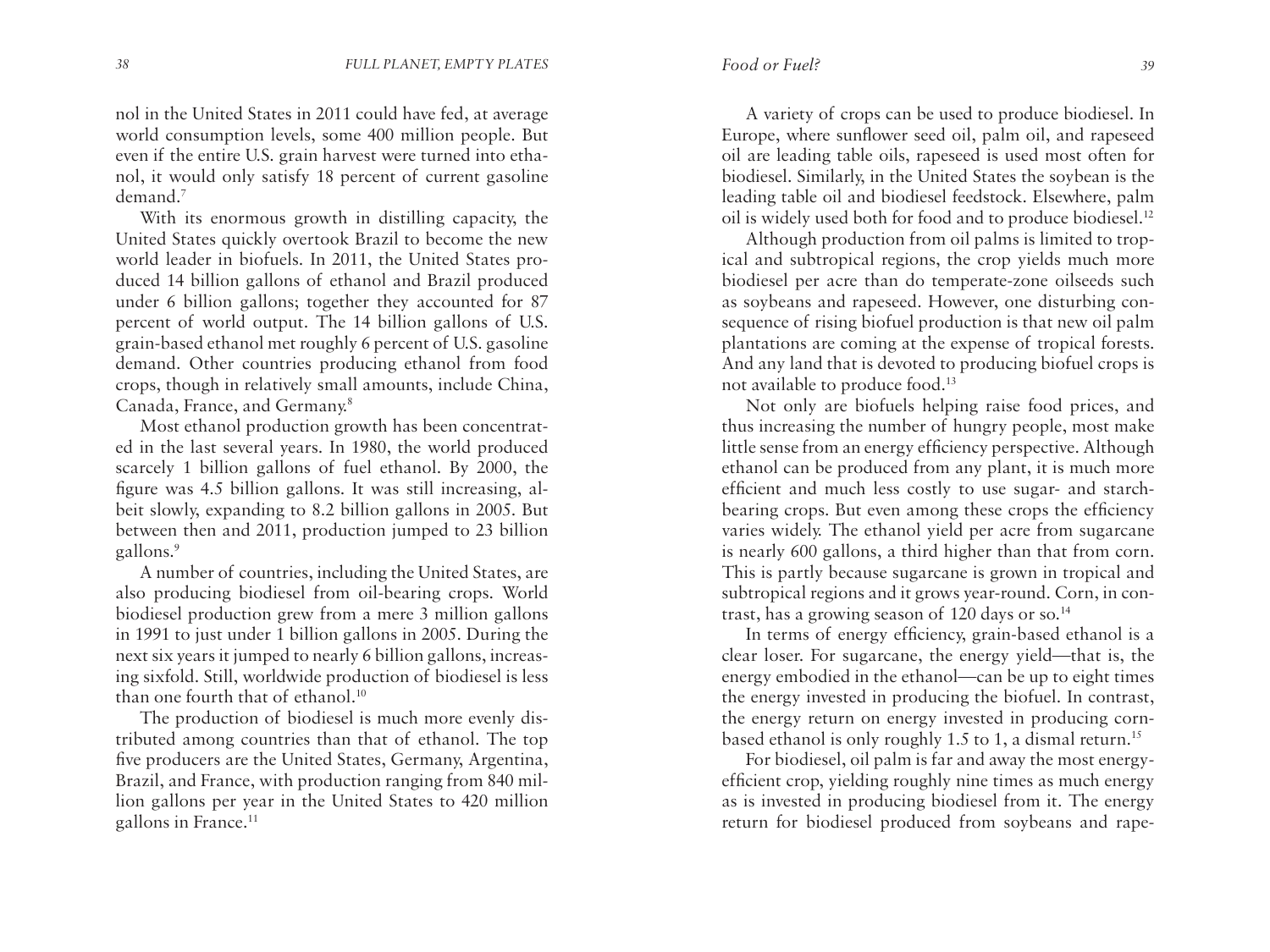seed is about 2.5 to 1. In terms of land productivity, an acre of oil palms can produce over 500 gallons of fuel per year—more than six times that produced from soybeans or rapeseed. Growing even the most productive fuel crops, however, still means either diverting land from other crops or clearing more land.16

The capacity to convert enormous volumes of grain into fuel means that the price of grain is now more closely tied to the price of oil than ever before. If the price of fuel from grain drops below that from oil, then investment in converting grain into fuel will increase. Thus, if the price of oil were to reach, say, \$200 a barrel, there would likely be an enormous additional investment in ethanol distilleries to convert grain into fuel. If the price of corn rises high enough, however, as it may well do, distilling grain to produce fuel may no longer be profitable.

One of the consequences of integrating the world food and fuel economies is that the owners of the world's 1 billion motor vehicles are pitted against the world's poorest people in competition for grain. The winner of this competition will depend heavily on income levels. Whereas the average motorist has an annual income over \$30,000, the incomes of the 2 billion poorest people in the world are well under \$2,000.17

Rising food prices can quickly translate into social unrest. As grain prices were doubling from 2007 to mid-2008, food protests and riots broke out in many countries. Economic stresses in the form of rising food prices are translating into political stresses, putting governments in some countries under unmanageable pressures. The U.S. State Department reports food unrest in some 60 countries between 2007 and 2009. Among these were Afghanistan, Yemen, Ethiopia, Somalia, Sudan, the Democratic Republic of the Congo, and Haiti.18

International food assistance programs are also hit

hard by rising grain prices. Since the budgets of food aid agencies are set well in advance, a rise in prices shrinks food assistance precisely when more help is needed. The U.N. World Food Programme, which supplies emergency food aid to more than 60 countries, has to cut shipments as prices soar. Meanwhile, over 7,000 children are dying each day from hunger and related illnesses.<sup>19</sup>

When governments subsidize food-based biofuel production, they are in effect spending taxpayers' money to raise costs at the supermarket checkout counter. In the United States, the production of fuel ethanol was encouraged by a tax credit granted to fuel blenders for each gallon of ethanol they blended with gasoline. This tax credit expired at the end of 2011.<sup>20</sup>

Still in place, however, is the Renewable Fuel Standard, which is seen by the U.S. Department of Agriculture as part of a strategy to "help recharge the rural American economy." This mandate requires that biofuel use ramp up to 36 billion gallons annually by 2022. Of this total, 16 billion gallons are slated to come from cellulosic feedstocks, such as cornstalks, grass, or wood chips.<sup>21</sup>

Yet for the foreseeable future, production of those cellulose-based fuels has little chance of reaching such levels. Producing ethanol from sugars or starches like corn or sugarcane is a one-step process that converts the feedstock to ethanol. But producing ethanol from cellulosic materials is a two-step process: first the material must be broken down into sugar or starch, and then it is converted into ethanol. Furthermore, cellulosic feedstocks like corn stalks are much bulkier than feedstocks like corn kernels, so transporting them from distant fields to a distillery is much more costly. Removing agricultural residues such as corn stalks or wheat straw from the field to produce ethanol deprives the soil of needed organic matter.<sup>22</sup>

The unfortunate reality is that the road to this ambi-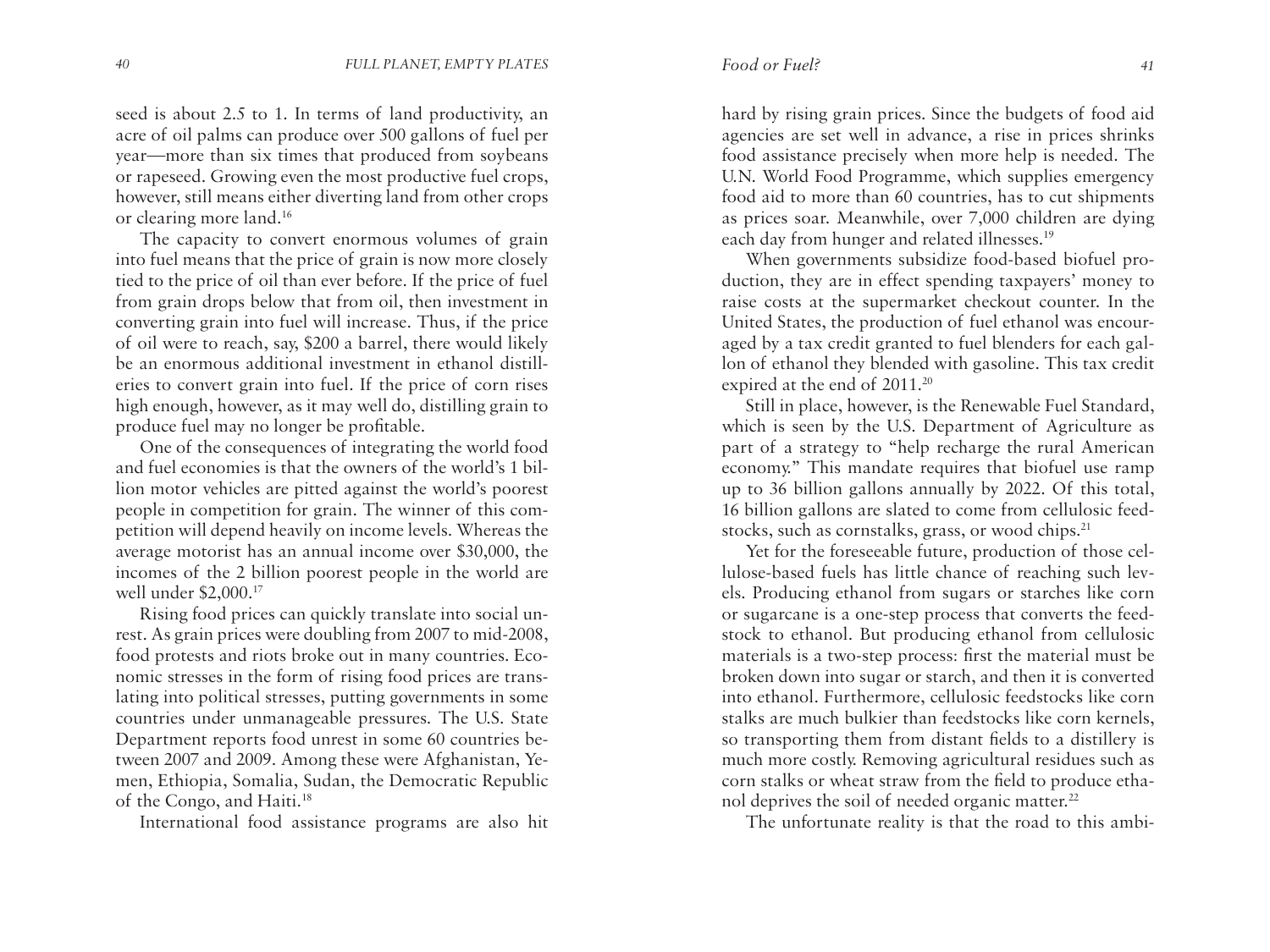tious cellulosic biofuel goal is littered with bankrupt firms that tried and failed to develop a process that would produce an economically viable fuel. Despite having the advantage of not being directly part of the food supply, cellulosic ethanol has strong intrinsic characteristics that put it at a basic disadvantage compared with grain ethanol, so it may never become economically viable.<sup>23</sup>

The mandate from the European Union (EU) requiring that 10 percent of its transportation energy come from renewable sources, principally biofuels, by 2020 is similarly ambitious. Among international agribusiness firms, this is seen as a reason to acquire land, mostly in Africa, on which to produce fuel for export to Europe. Since Europe relies primarily on diesel fuel for its cars, the investors are looking at crops such as the oil palm and jatropha, a relatively low-yielding oil-bearing shrub, as a source of diesel fuel.24

There is growing opposition to this EU goal from environmental groups, the European Environment Agency, and many other stakeholders. They object to the deforestation and the displacement of the poor that often results from such "land grabbing." (See Chapter 10.) They are also concerned that, by and large, biofuels do not deliver the promised climate benefits.<sup>25</sup>

The biofuel industry and its proponents have argued that greenhouse gas emissions from biofuels are lower than those from gasoline, but this has been challenged by a number of scientific studies. Indeed, there is growing evidence that biofuel production may contribute to global warming rather than ameliorate it. A study led by Nobel prize–winning chemist Paul Crutzen at the Max Planck Institute for Chemistry in Germany reports that the nitrogen fertilizers used to produce biofuel crops release "nitrous oxide emissions large enough to cause climate warming instead of cooling."26

A report from Rice University that carefully examined the greenhouse gas emissions question concluded that "it is uncertain whether existing biofuels production provides any beneficial improvement over traditional gasoline, after taking into account land use changes and emissions of nitrous oxide. Legislation giving biofuels preferences on the basis of greenhouse gas benefits should be avoided." The U.S. National Academy of Sciences also voiced concern about biofuel production's negative effects on soils, water, and the climate.27

There is some good news on the issue of food or fuel. An April 2012 industry report notes that "the world ethanol engine continues to sputter." U.S. ethanol production likely peaked in 2011 and is projected to drop 2 percent in 2012. An even greater decline in U.S. ethanol production is likely in 2013 as oil prices weaken and as heat and drought in the U.S. Midwest drive corn prices upward. For many distillers, the profit margin disappeared in 2012. In early July 2012, Valero Energy Corporation, an oil company and major ethanol producer, reported it was idling the second of its 10 ethanol distilleries. Numerous other distilleries are on the verge of shutting down.<sup>28</sup>

If the ethanol mandate were phased out, U.S. distillers would have even less confidence in the future marketability of ethanol. In a world of widely fluctuating oil and grain prices, ethanol production would not always be profitable.

Beyond this, the use of automotive fuel in the United States, which peaked in 2007, fell 11 percent by 2012. Young people living in cities are simply not as car-oriented as their parents were. They are not part of the car culture. This helps explain why the size of the U.S. motor vehicle fleet, after climbing for a century, peaked at 250 million in 2008. It now appears that the fleet size will continue to shrink through this decade.<sup>29</sup>